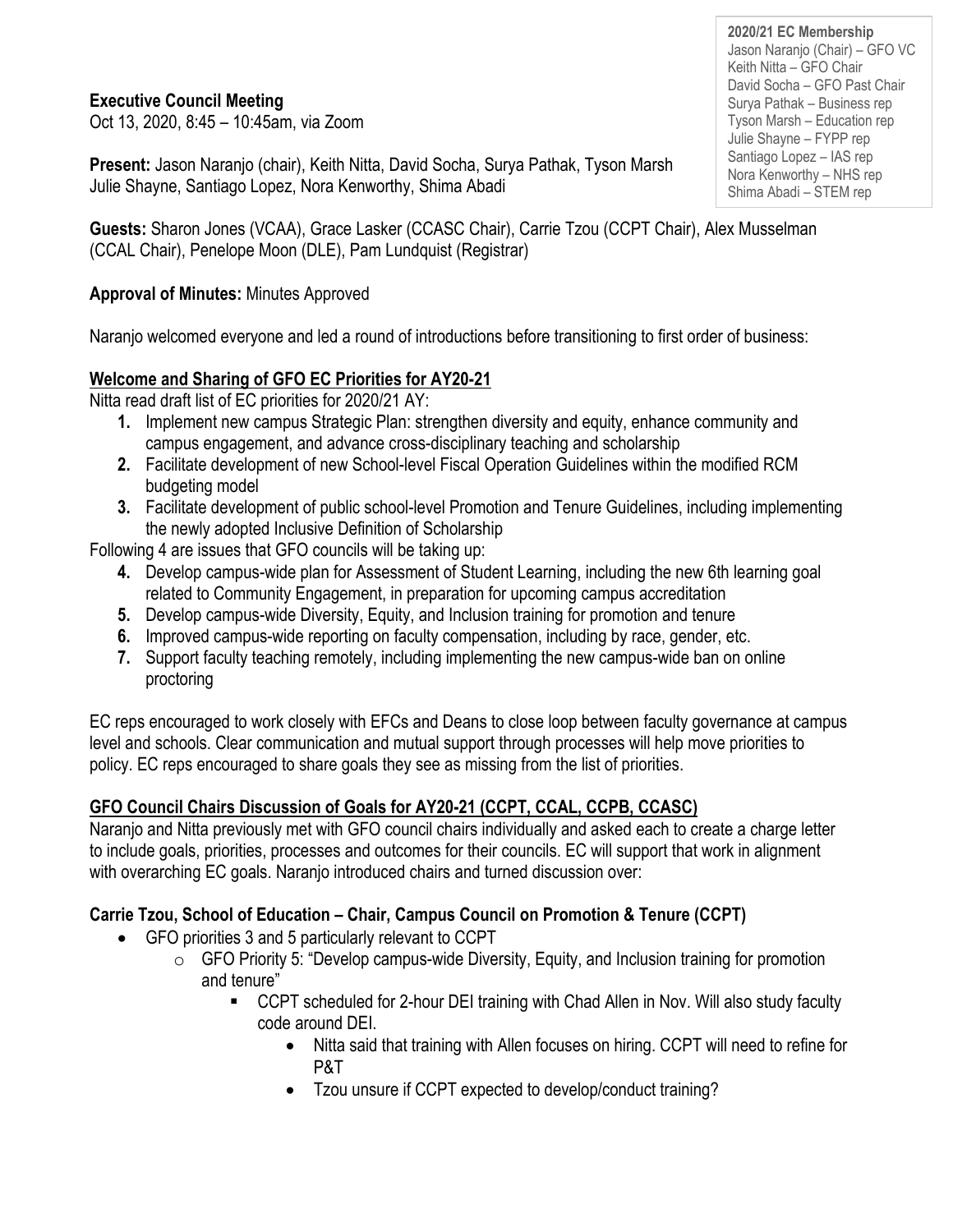- o Naranjo explained that developing training (possibly case-based) will be multi-year process. For 20/21, CCPT will identify important elements to include and formalize plan and that plan will be operationalized over the next few years.
- Timeline: will revise CCPT handbook after P&T reviews in Jan to reflect DEI language  $\circ$  GFO Priority 3: "Facilitate development of public school-level Promotion and Tenure Guidelines,
- including implementing the newly adopted Inclusive Definition of Scholarship"
	- CCPT reps will work with schools to revise P&T quidelines by May 2021
	- Goal of CCPT is to review all mandatory & non-mandatory promotion & tenure files
		- Mandatory files due Nov 16 and non-mandatory due Dec 20 to VCAA
	- CCPT engages in annual conversation with VCAA reflecting on processes
		- CCPT keeps running list of patterns across schools, summarizes them after reviews, and meets with VCAA to discuss.
			- $\circ$  Timeline: Summary to VCAA by Feb 1<sup>st</sup>. Meet with VCAA Mar 1
- o Questions/Comments?
	- None

EC will work with VCAA to get clarification on where substantive review of P&T files happens vs. where procedural review happens…from school, to CCPT, to VCAA, to Provost.

VCAA Jones added that P&T guideline review process will take 3 years. 2 years for schools to review guidelines and 1 year for campus-wide review to ensure consistency. One focus that can be tackled this year is Inclusive Scholarship Definition since it is lacking in most school's P&T guidelines. Other issues such as assessing teaching and how diversity is recognized within the P&T process will take longer.

Tzou plans to revise CCPT priorities based on feedback from today, gather feedback from CCPT, and provide EC with revised charge letter next week.

# **Alex Musselman, School of STEM – Chair, Campus Council on Assessment & Learning**

- GFO Priority 4 will be the focus of CCAL in 2020/21
	- $\circ$  GFO Priority 4 "Develop campus-wide plan for Assessment of Student Learning, including the new 6th learning goal related to Community Engagement, in preparation for upcoming campus accreditation"
		- CCAL working to restate UWB Undergraduate Learning Goals as actions and rewrite them in such a way that they are measurable.
			- Timeline: Fall solicit feedback from schools on revisions and potential assessment metrics. Winter - pick one goal at a time determine what revision process for each goal would look like
		- Assess Undergraduate Learning Goals
			- Assessing all UGLG at once would be overwhelming. Iterative process with one or two to start is more manageable. Will determine which to assess based on 3 criteria:
				- o Broad participation in learning goal across units
				- $\circ$  Is there prior or ongoing work in assessing the goal already?
				- $\circ$  Ease of data collection and availability
			- Based on those criteria, at the end of Spring quarter, CCAL determined that the "Writing and Communication" or "Community Engagement" or "Diversity" UGLG would best fit criteria for assessment.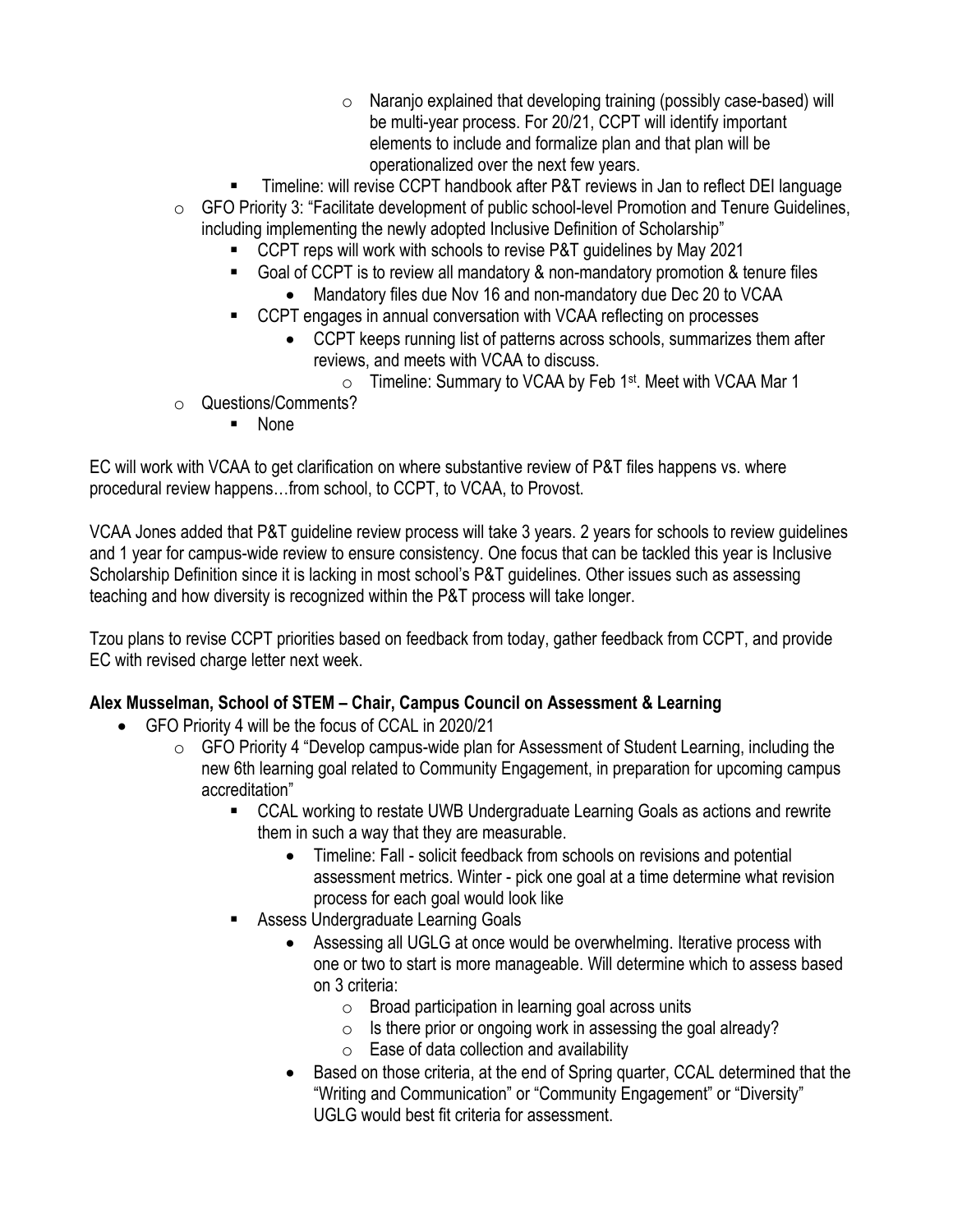- $\circ$  CCAL will narrow it down to one in next meeting
- o Questions/Comments?
	- What is the expectation of CCAL to work with individual schools during UGLG updates to ensure everyone is moving in same direction?
		- CCAL will take consensus approach to ensure a uniform experience

## **David Socha, School of STEM – Chair, Campus Council on Planning & Budget**

- GFO Priority 2 and 6 are most relevant to CCPB
	- o GFO Priority 2 "Facilitate development of new School-level Fiscal Operation Guidelines within the modified RCM budgeting model"
		- CCPB reps from each school will make explicit connections with EFCs, determine common needs across schools, ensure all are navigating toward best consensus model.
			- Timeline: Chancellor has asked for guidelines by Dec 31, 2020
	- o Questions/Comments?
		- What if schools need help understanding?
			- **VCAA Jones said that Jeff Potter in IPB will be the support person. Schools will give IPB paraments and IPB will model scenarios and give data back.**
			- VCAA/VCPA will also be available to answer questions
			- VCAA/VCPA will review school guidelines in Spring 2021 in an aggregate level so that they can make recommendations for continuous improvement of modified RCM funding allocation model
	- $\circ$  GFO Priority 6 "Improved campus-wide reporting on faculty compensation, including by race, gender, etc."
		- CCPT anticipating difficult, important, respectful conversations around these issues
			- Differences exist across schools but there are reasons for those differences
			- Work with IR to determine what can/should be asked for
			- Connect to strategic plan
			- May not have funds but can make recommendations and can prepare us for a time when/if funds are available.
		- Timeline: End of Winter quarter general plan established
	- o Questions/Comments?
		- Will you be looking at variations within schools as well?
		- Will benchmarking be done? If we approach it from a marketing standpoint, it could be easier. Any data is helpful.
			- Benchmarks will help us see where we are no different from others
			- Counterpoint, benchmarking could reinforce current inequities.
			- What is "normal" can be tricky to define and maybe UWB doesn't want to be "normal"
				- $\circ$  In hiring and retaining diverse faculty, consider setting profoundly different benchmarks
			- Continued robust conversations as a body to ensure people get what they deserve in terms of their labor.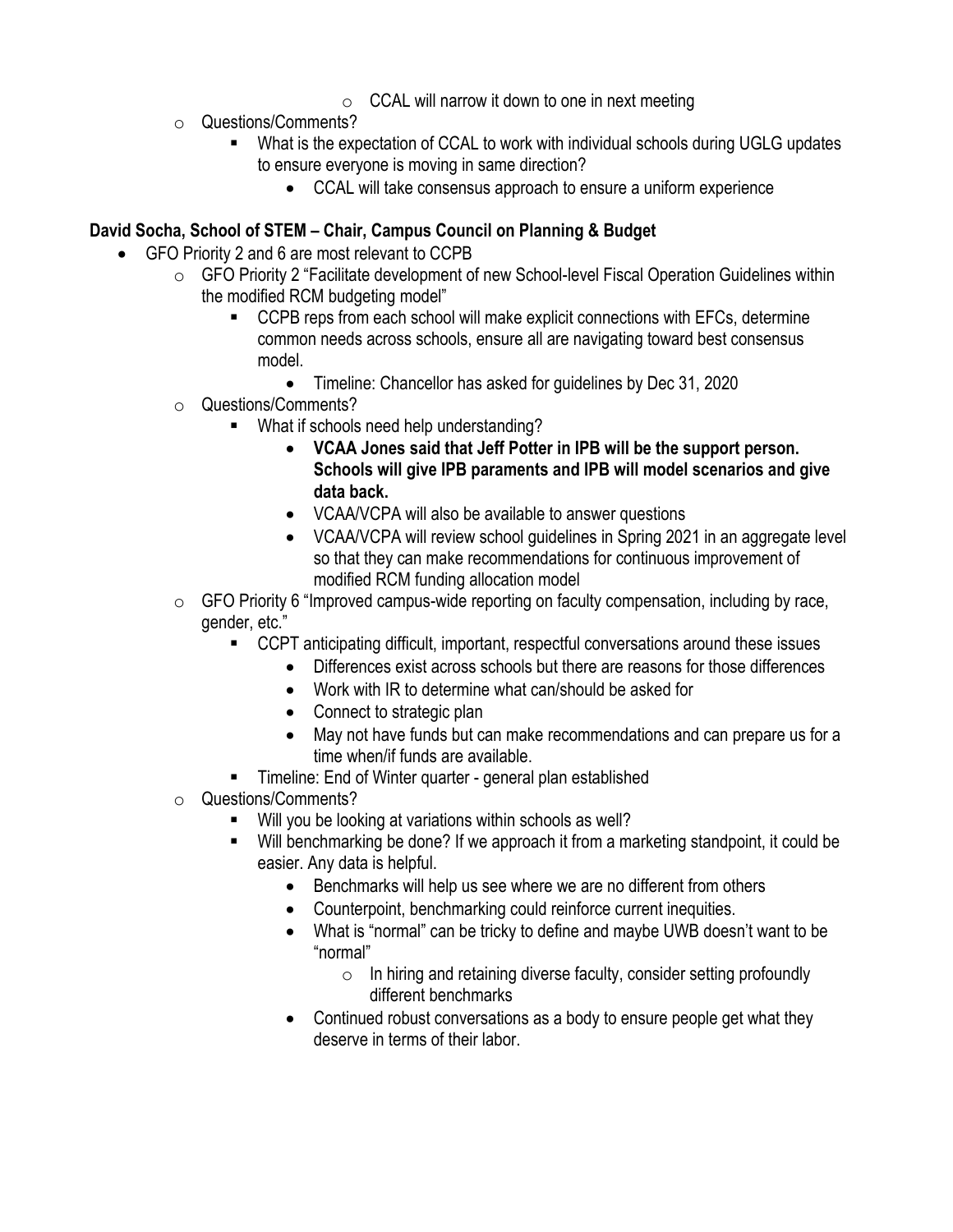#### **Grace Lasker, School of Nursing & Health Studies – Chair, Campus Council on Academic Standards & Curriculum (CCASC)**

- Entire CCASC membership returning for  $2<sup>nd</sup>$  year helpful for consistent work
	- $\circ$  UWB transitioning to 1503 tracking in Kuali system tri campus experience
		- Timeline: Fall all programs entered in Kuali, Winter soft transition, Spring hard transition.
		- What does this mean for UWB curriculum? Limitations of Kuali could change process for moving curriculum through. How can we adapt processes to be more helpful across schools?
			- CCASC will go through Kuali training and chair will coordinate tri-campus training for UWB campus
	- $\circ$  What is the role of CCASC as campus has a wider discussion around learning goals?
		- What support can CCASC provide as individuals reps for schools in the curriculum development and support process?
		- How is CCASC evaluating new CE component?
		- Due to Covid-19, basically all faculty have a DL (distance learning) designation on their courses. CCASC will be having broad discussions in anticipation of this.
			- What does it look like if faculty opt to keep doing it after restrictions?
			- How does that impact campus-wide learning goals and priorities?
			- DL designation comes through CCASC so there is an opportunity to have conversations at the larger campus level
	- o New Online Proctoring Ban
		- CCASC will review online proctoring petitions
			- Currently thinking through evaluation properties
			- Considering mentoring faculty around online proctoring
	- $\circ$  CCASC will focus on ways to be more upstream in supporting curriculum
		- Looking at ways to get school reps more involved in school curriculum processes
			- Training CCASC members on system, designation explanations, etc.?
	- o Questions/Comments?
		- CCASC looks at all program changes, EC looks at all new programs. If, due to Kuali changes, CCASC needs to also review new programs, that would be a change in practice. Should be done intentionally
		- CCASC might consider a faculty and campus-wide level survey to see what potential portion of curriculum faculty plan on keeping online
		- In addition to conversation with faculty, include key staffers who work in Kuali on behalf of faculty

Naranjo thanked the council chairs for their work on the new charge letter process.

## **Report/Discussion/Vote on Online Learning Definitions for the Time Schedule**

Naranjo welcomed guests Penelope Moon (DLE) and Pam Lundquist (Registrar) and provided context for the discussion around online learning definitions:

- Due to Covid-19, most students are learning online and there is an immediate need for clear designation in the time schedule so that students know what type of course they are taking (hybrid, distance learning, synchronous, asynchronous, etc.)
	- $\circ$  EC will work with faculty to come up with clear understanding, definition, and designation.
	- $\circ$  Moon can help explain industry standards across academy and peer institutions
	- o Working against timeline to get winter scheduled published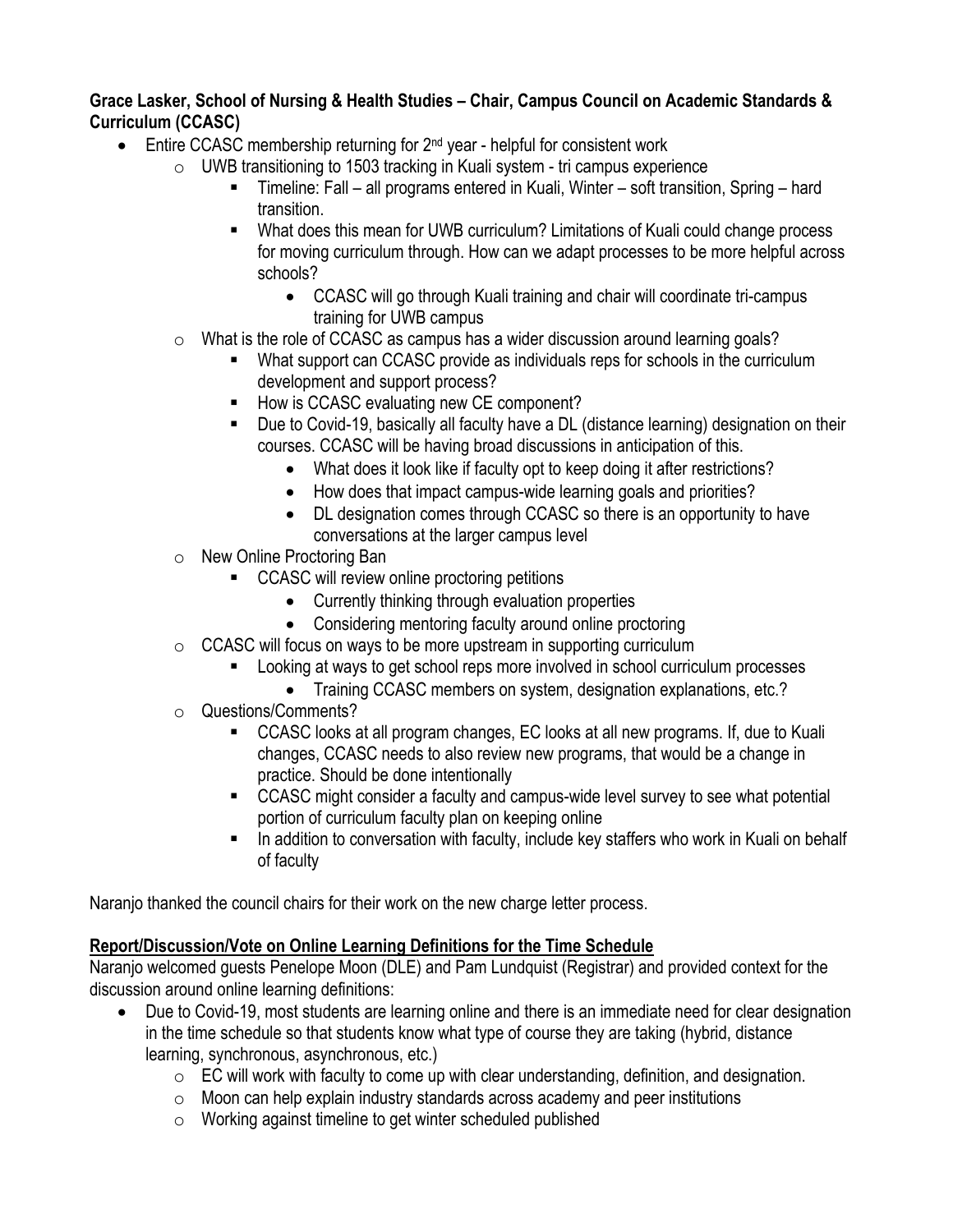Naranjo turned conversation over to Moon and Lundquist:

- Lundquist explained the need for clear definitions arose due to tensions between faculty and time schedule coordinators and advisors who were trying to explain the different definitions used by different schools of words such as synchronous, asynchronous, etc. Moon added that these are conversations happening across all 3 campuses and there has been a long-standing desire to get better definitions for the online learning terms.
- Proposed definitions drafted by Moon, Lundquist, and Karen Rosenberg (Writing Center) based on definitions written by Moon for UW Seattle Teaching & Learning, which were adopted. Group concluded that students don't care about percentages, they just want to know when they have to be somewhere at a certain time. Originally included a term emerging in online learning circles, Bi-chronous, to indicate a balance between synchronous and asynchronous in same class. While a good definition for faculty, it is not a useful term for students.
	- o **Asynchronous:** An asynchronous course is one in which learners access course content and engage with others in the course through the course learning management system. Learners are not required to all be in the same online space at a specified time, but are required to meet all assignment and participation deadlines as articulated in the syllabus and other course materials. Instructors may offer learners optional opportunities to meet synchronously, such as through office hours or informal exam review sessions.
	- o **Synchronous:** A synchronous course is one in which learners are required to attend course sessions simultaneously at the times specified in the Time Schedule. In addition to required synchronous course sessions, instructors may require learners to complete some activities using the course learning management systems.
	- o Questions/Comments?
		- What if a class will occasionally meet during time indicated in time scheduled but will also meet at times negotiated after start of quarter, outside of time schedule? Can the language be loosened? Feels "all or nothing". A lot faculty are doing something in between.
			- Unplanned synchronous sessions are difficult for students. Listing those sessions in time schedule is the most humane thing to do for students for consistency and predictability. Faculty are asked to consider picking times for any synchronous sessions of their courses and have that time be included in time schedule.
	- o How was data gathered around student's opinions on percentages? Many students do care and determine their schedules based on that information.
		- Students were not polled. That info was based on conversations happening nationally suggesting students are most interested in knowing when and where
	- $\circ$  Where is the room in asynchronous definition for meeting with students face to face?
	- $\circ$  Is this new language permanent? Or just during the pandemic? If not permanent, should include qualifier.
		- Not the intent to lock it down, just starting down the path toward designating courses across campus in a consistent way
	- $\circ$  Language doesn't accommodate some of the dynamics happening. Could some more language be added to what a synchronous course could look like?
	- $\circ$  What if a course is set up as synchronous but can also be done asynchronous? Listing it as only synchronous could be frustrating for students if they planned around a synchronous course and then find out they can complete it asynchronously